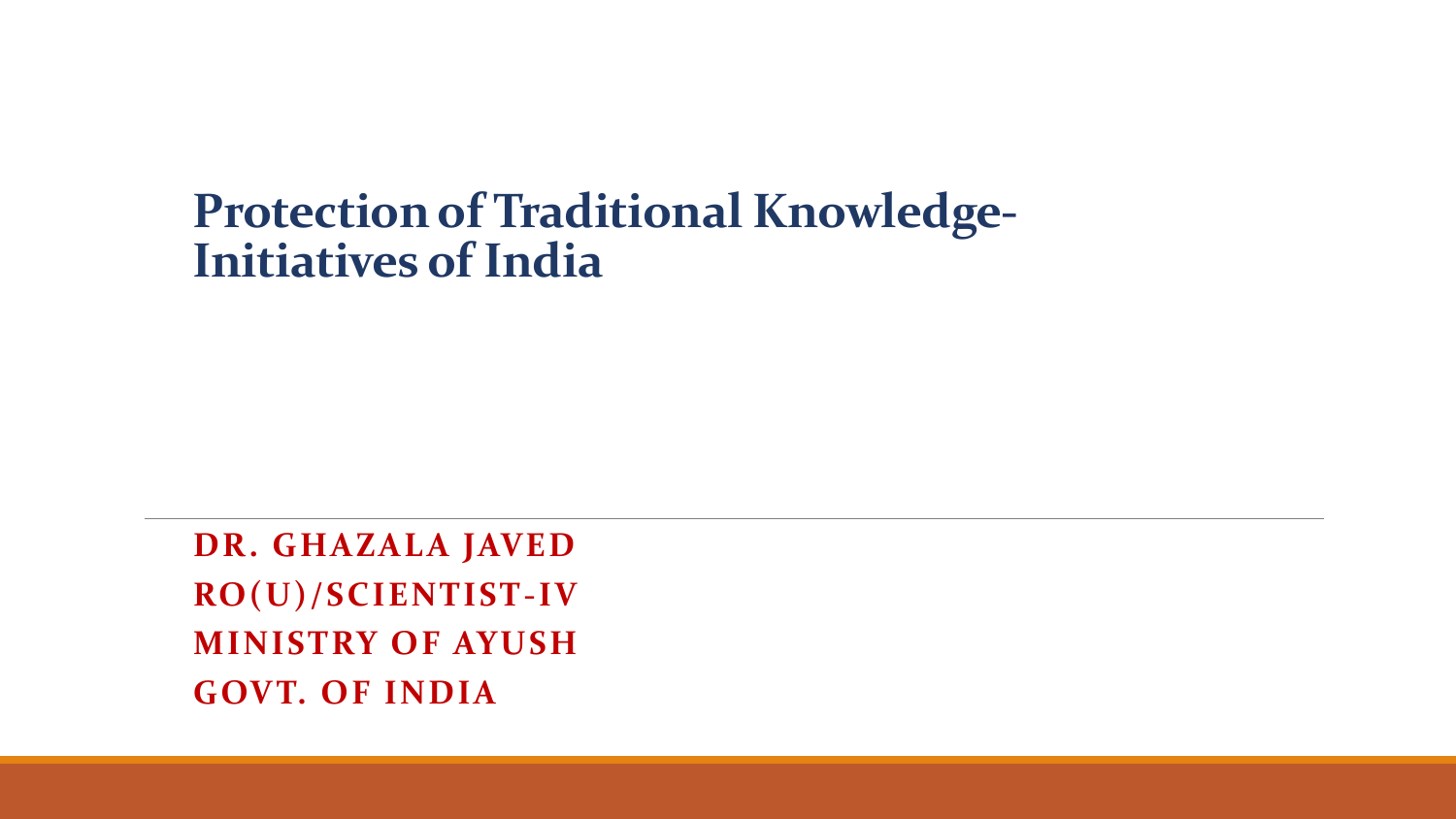## **Protection of TK**

#### **Defensive:-**

\*> set of strategies to ensure that third parties do not gain illegitimate or unfounded IP rights over TK.

#### **Positive Protection:-**

- Acknowledging control of custodians (state/community) over traditional knowledge
- $\rightarrow$  Ability to deny/authorize access and use
- → Prevention of Misappropriation: Prior Informed Consent, including the conditions of use
- → Benefit Sharing- Mutually Agreed Terms (monetary as well as nonmonetary)
- $\rightarrow$  Protection of TK needs to be inter-linked with GR and TCEs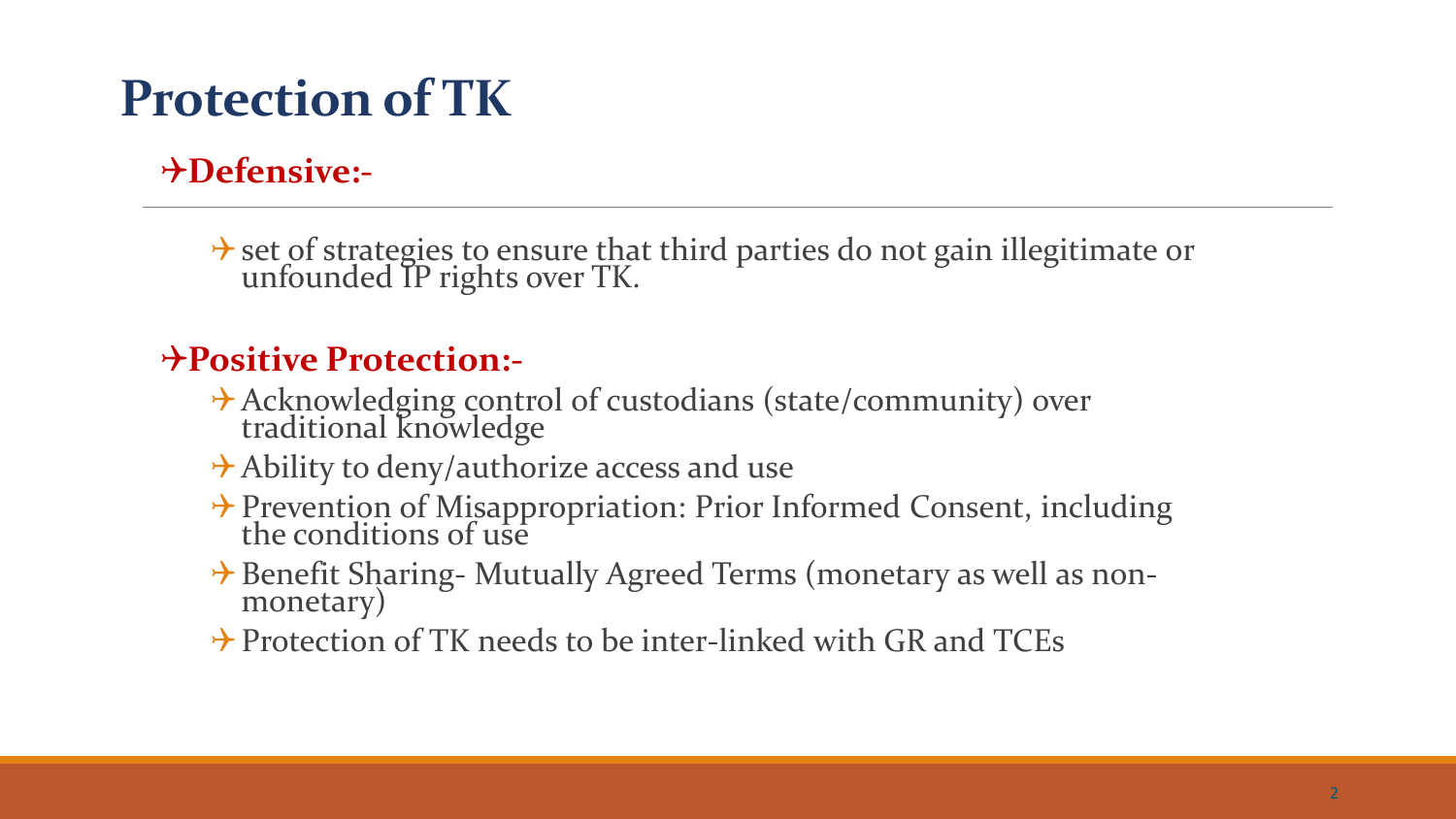## **India's Initiatives**

#### **Legislative**

- National Biological Diversity Act
- Patents Act (Section 3(p))
- Protection of Plant Varieties and Farmers Rights Act
- Geographical Indications Act
- Scheduled Tribes and Other Traditional Forest Dwellers (Recognition of Forest Rights) Act, <sup>2006</sup>

#### **Administrative**

- TKDL
- TKRC
- Inclusion of Indian Journals relating to TK in PCT minimum documentation (2 journals)
- State level TKIK
- Community level databases- PBRs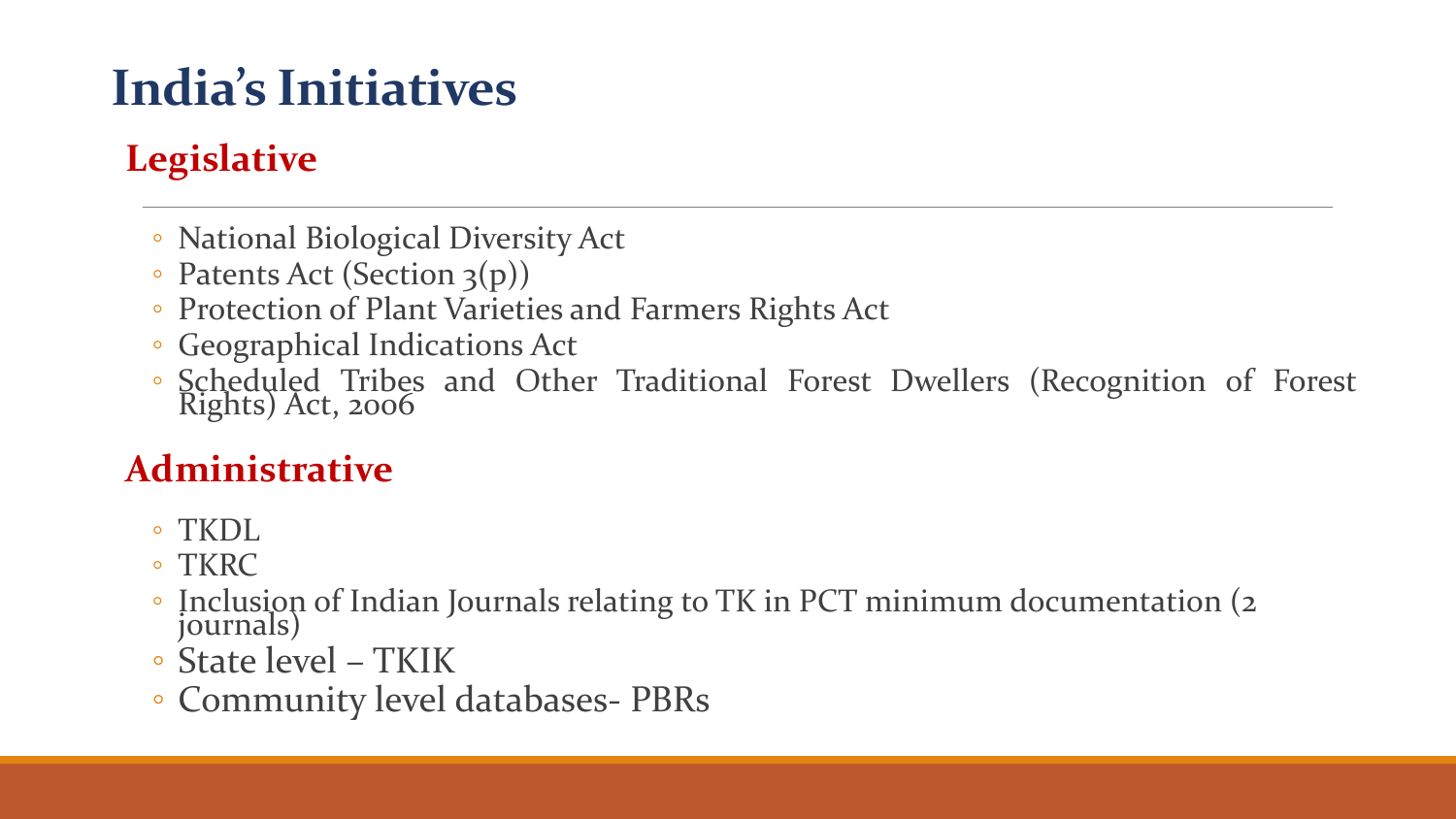### **Biodiversity Act**

### Institutional Set-up

- **National Biodiversity Authority (NBA)**
	- Regulates access by a foreigner/ NRI/ body corporate having foreign participation
	- Prior permission required by any entity seeking IPRs "based on knowledge/resource obtained from India"
- **State Biodiversity Board (SBB)**
	- Regulates access by Indian citizen/ body corporate controlled by Indian citizens
- **Biodiversity Management Committees (at local level)**
	- Preparation of Peoples' Biodiversity Registers
	- Respond to requests from NBA and SBB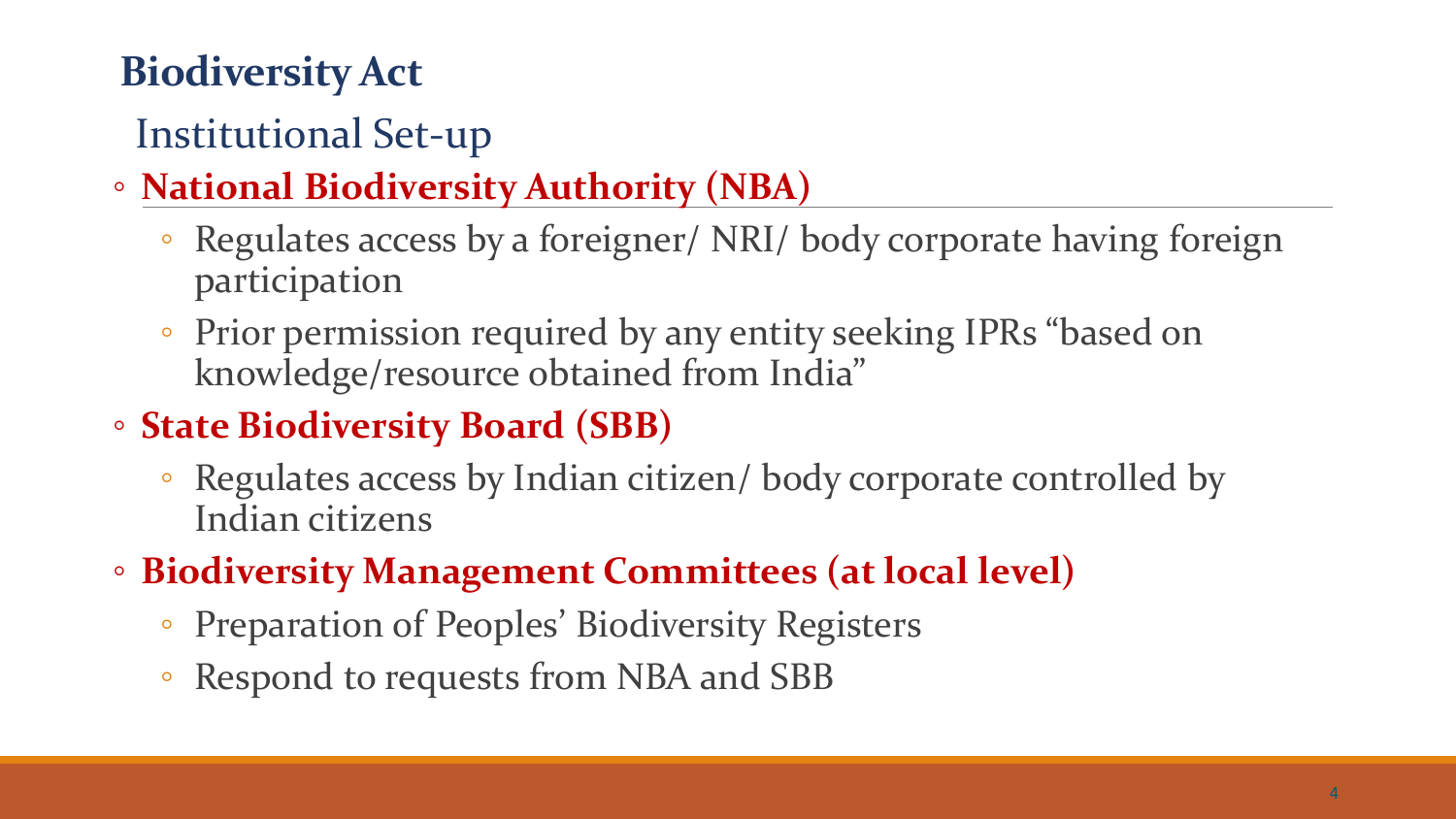## **The People's Biodiversity Registers (PBRs)**

Implemented / Prepared through BMCs.

Latest Number-37,769 BMCs established in 26 of the 29 States of India.

Covers a wide variety of TK, not limited to traditional medicines.

Potentially, this Act can play an important role once an effective national instrument for protection of TK comes into force.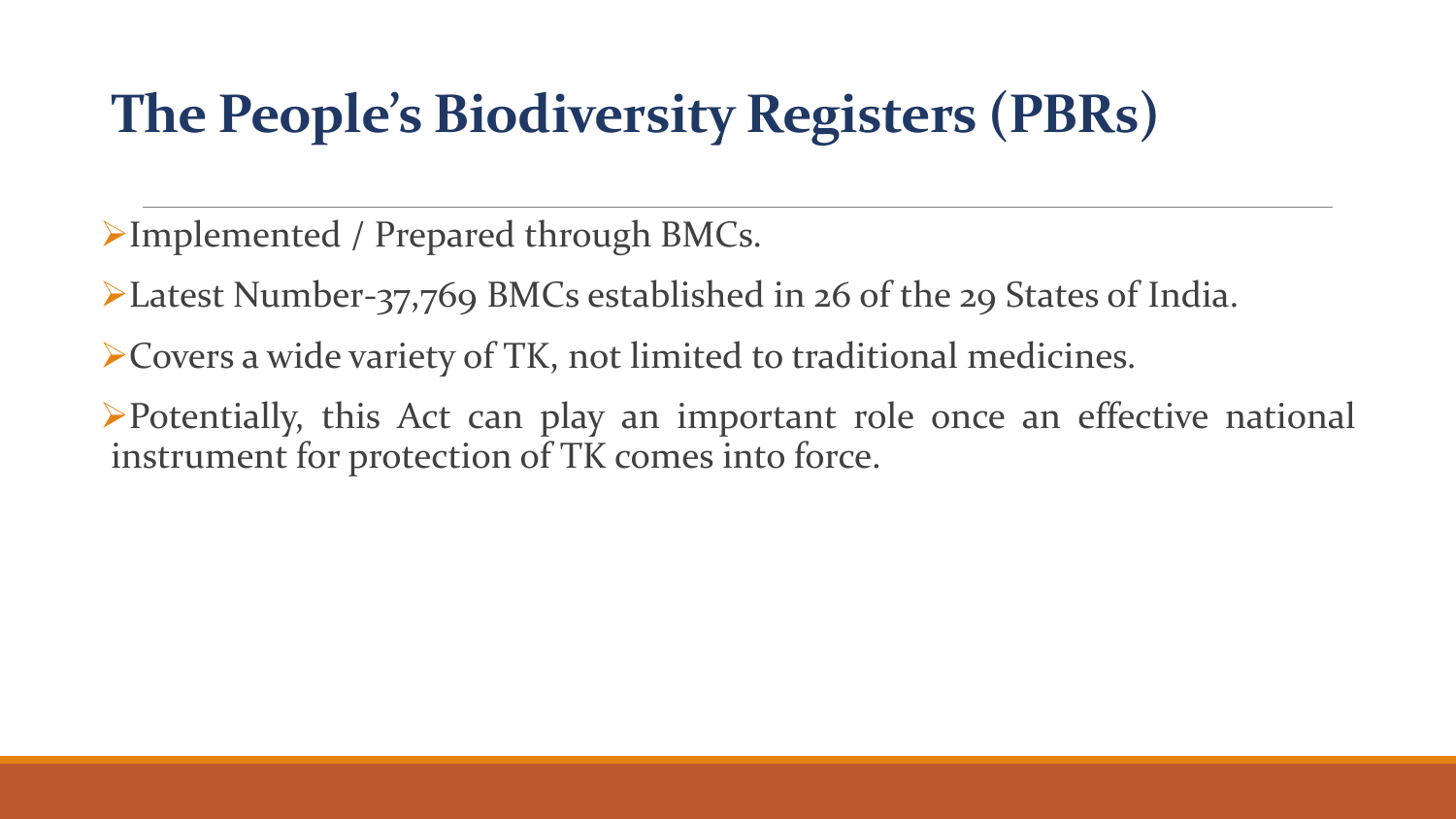# **Traditional Knowledge Digital Library**

Digitalization of the traditional medicinal knowledge- available in public domain in the form of existing literature related to codified systems of Ayurveda, Unani, Siddha and Yoga.

Objective - protect the ancient and traditional knowledge of the country from exploitation through bio-piracy and unethical patents.

Access to around **3,30,044** Traditional Medicinal Formulations is available to 10 Patent Offices in patent compatible format in five international languages under TKDL Access Agreement . (EPO, USPTO, JPO, CIPO, UKPTO, IP Australia, IPO, DPMA-German, Chile and Malaysia).

 $\triangleright$  Effective mechanism for defensive protection, facilitating the prior art search, bridging the language barrier.

Has the potential of misuse, by unauthorized access to information.

Contributions of local communities and holders of other codified, noncodified and undisclosed knowledge not protected.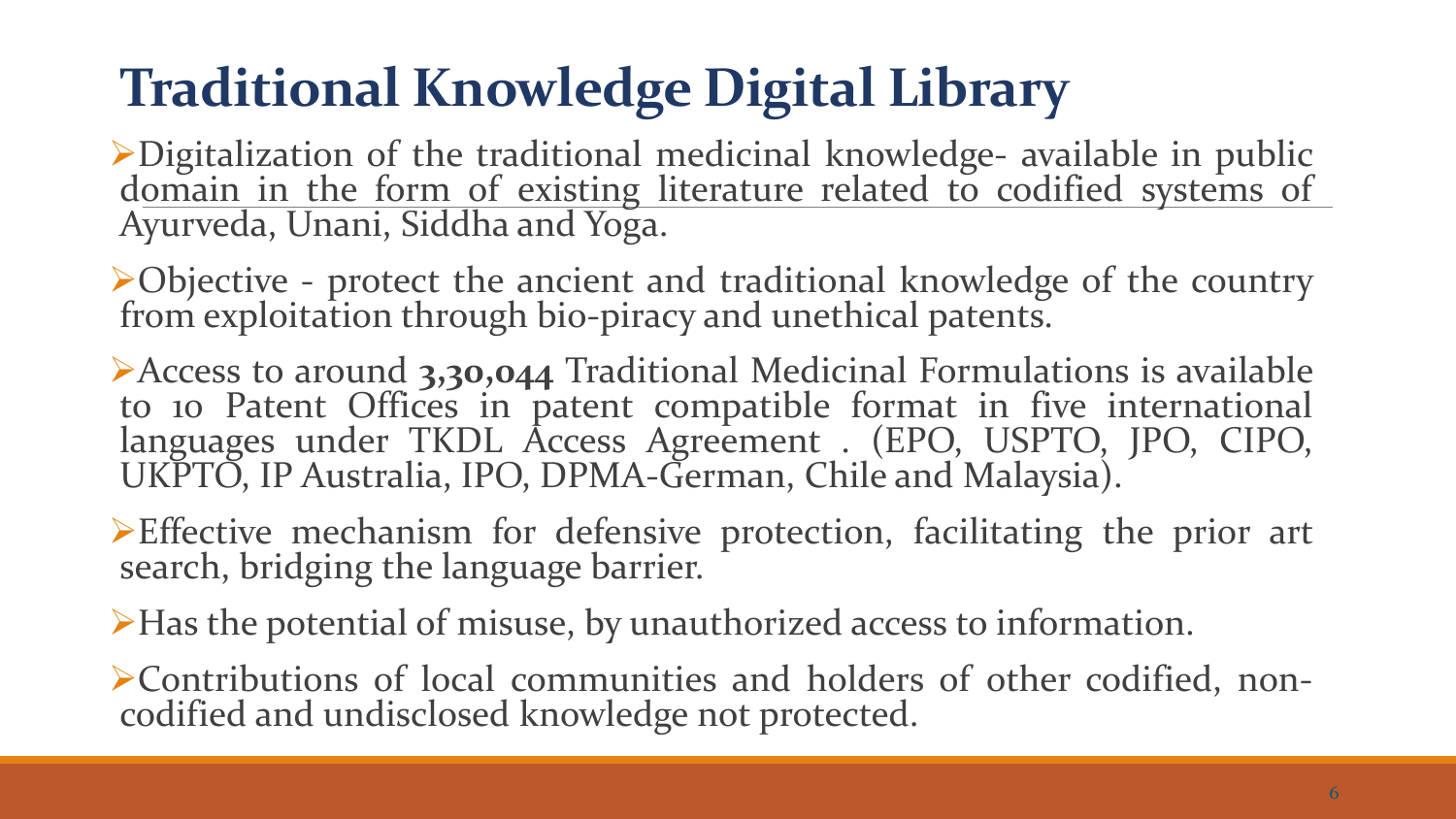### **TKDL- Outcomes against misappropriation**

| <b>Patent Office</b>        | <b>No. of Cases</b><br>(Withdrawn or revoked) |
|-----------------------------|-----------------------------------------------|
| <b>EPO</b>                  | 130                                           |
| <b>USPTO</b>                | 25                                            |
| <b>IP Australia</b>         | 04                                            |
| <b>CIPO</b>                 | 37                                            |
| <b>UKPTO</b>                | $\overline{\mathbf{3}}$                       |
| <b>CGPDTM</b>               | 20                                            |
| <b>Indian Patent Office</b> | 13                                            |
| <b>Total</b>                | 232                                           |

SOURCE: HTTP://WWW.TKDL.RES.IN/TKDL/LANGDEFAULT/COMMON/OUTCOMEMAIN.ASP?GL=ENG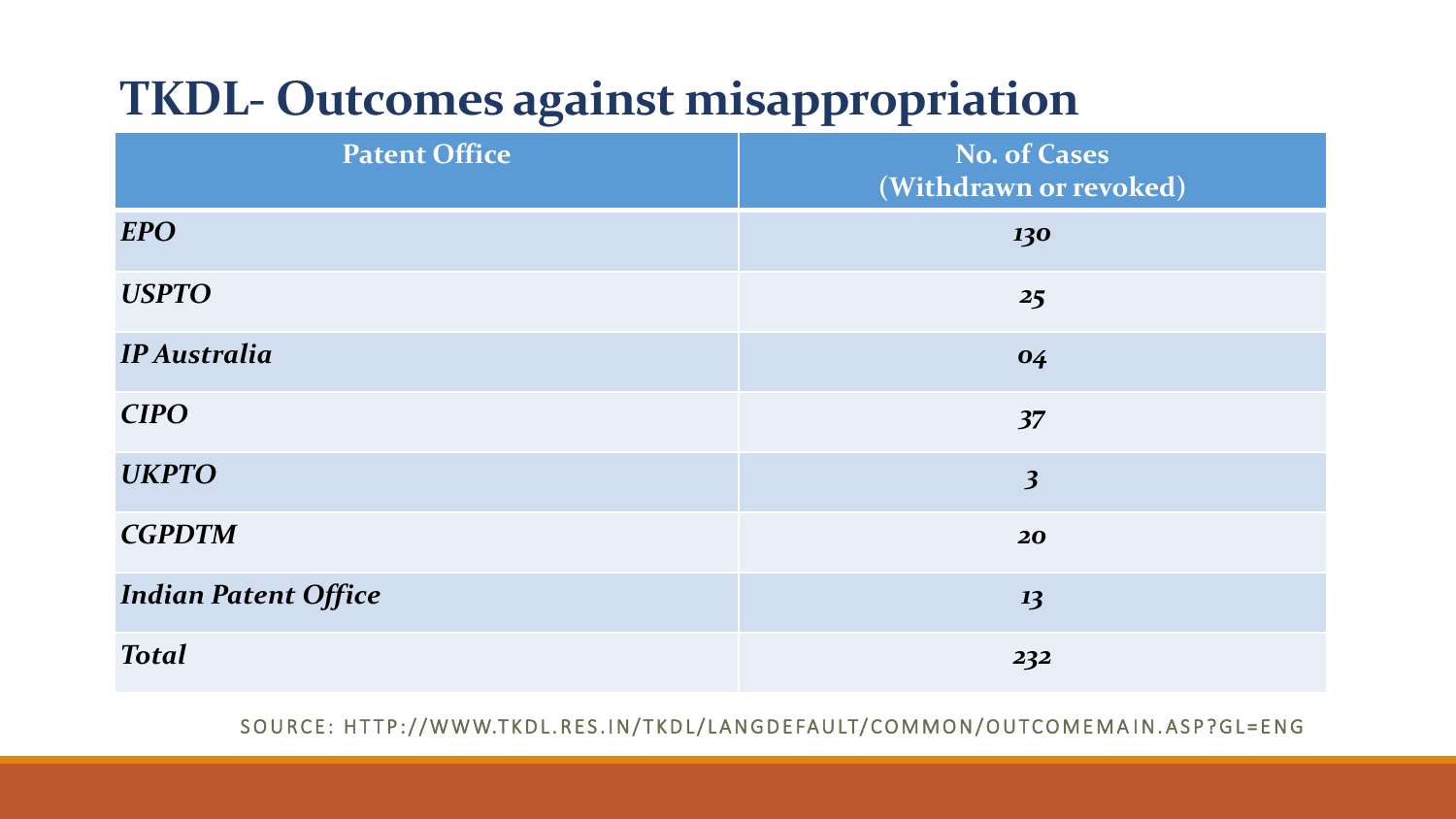#### **National IPR Policy-May 2016- Relevant Excerpts**

**National** Intellectual Property **Rights Policy** 



The **ambit of** Traditional Knowledge Digital Library (**TKDL**) should also be **expanded** to include **other fields** besides Ayurveda, Yoga, Unani and Siddha.

**Public research institutions should be allowed access to TKDL for further R&D**, while the possibility of using TKDL for further R&D by private sector may also be explored, **provided necessary safeguards are in place to prevent misappropriation**.

**Document oral traditional knowledge**, taking care that the integrity of the said knowledge is preserved and **traditional ways of life** of communities are **not compromised.**

**Promote** India's rich heritage of traditional knowledge with the effective involvement and **participation** of the **holders of such knowledge**. **Traditional knowledge holders will be provided necessary support and incentives for furthering the knowledge systems that they have nurtured from the dawn of our civilization**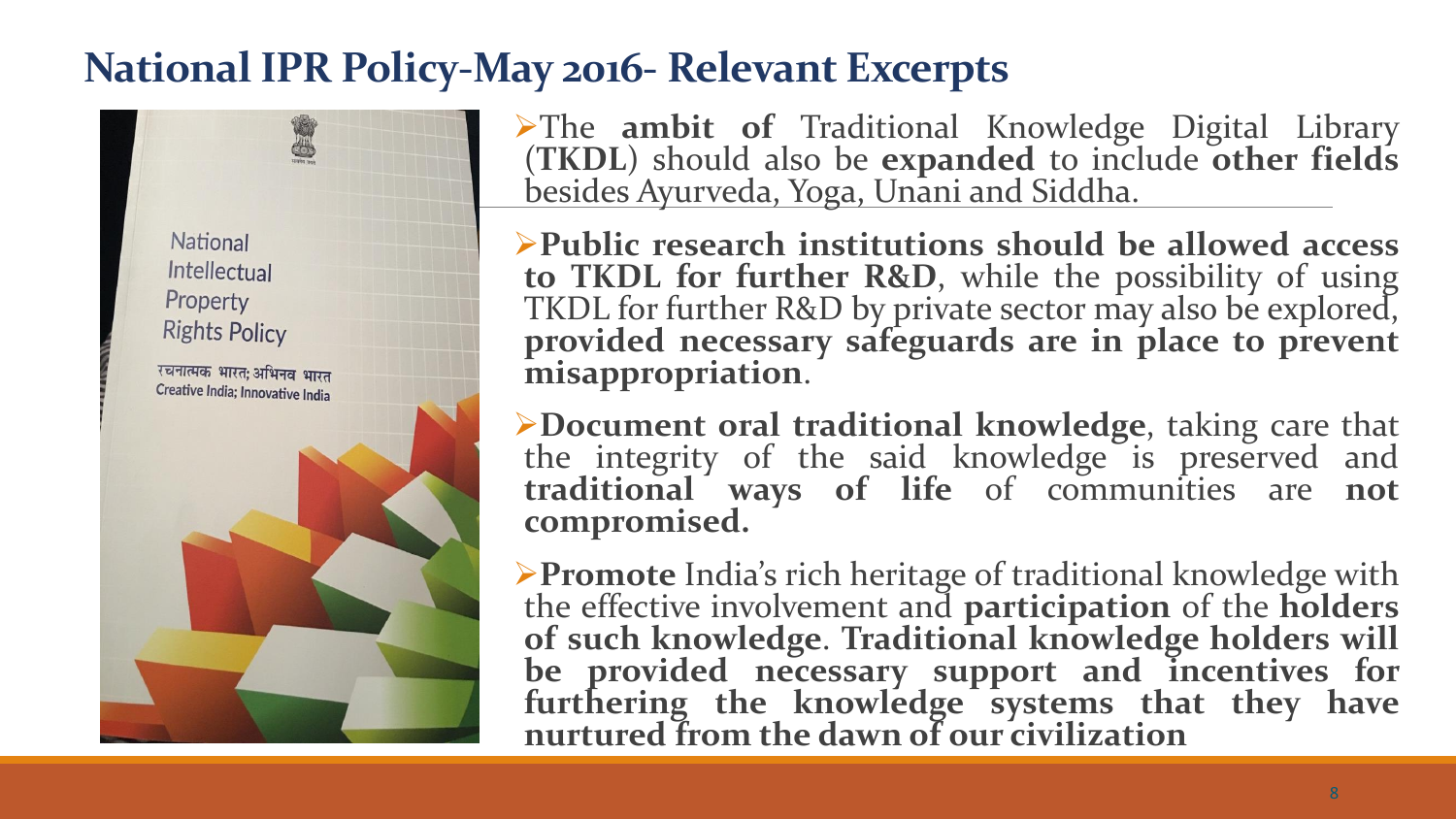# **Conclusion**

 $\triangleright$ TKDL – Good tool for providing defensive protection but it has its limitations in providing a holistic protection to different forms of TK.

 $\triangleright$ TK cannot be protected by domestic measures only due to its widespread nature leading to trans boundary misappropriation.

 $\triangleright$  The International Legal Instrument is therefore a prerequisite to provide stronger protection to all forms of TK.

An international legal instrument would require the Member States to implement the provisions of the treaty at national level by providing positive protection and thus safeguarding/ protecting the TK for future generations.

 **A comprehensive international legal instrument- An urgent requirement for providing holistic protection of all kinds of TK.**